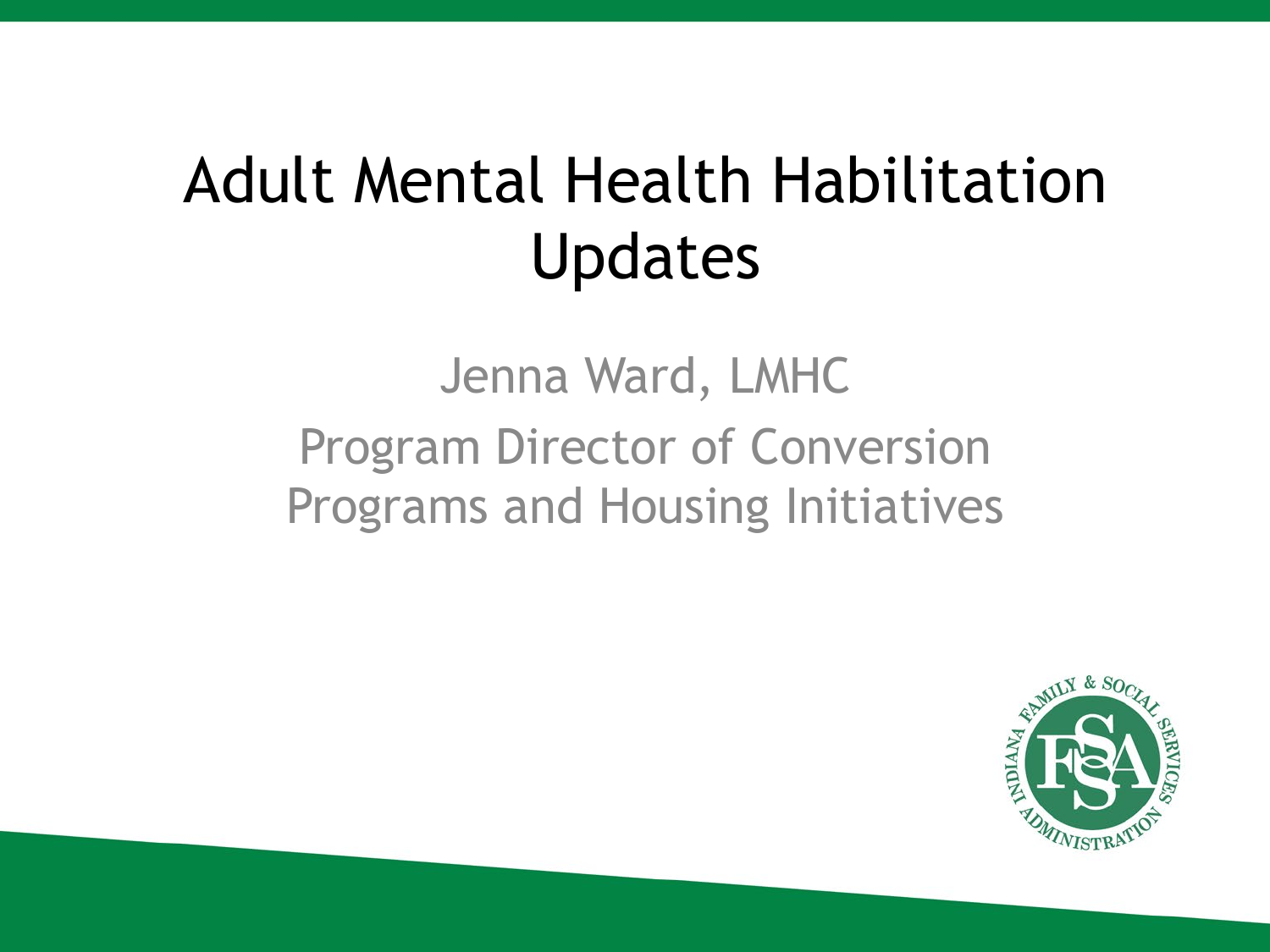## Adult Mental Health Habilitation



• AMHH is a program designed to help individuals with serious mental illness maintain or sustain level of functioning so that they are successful in the community.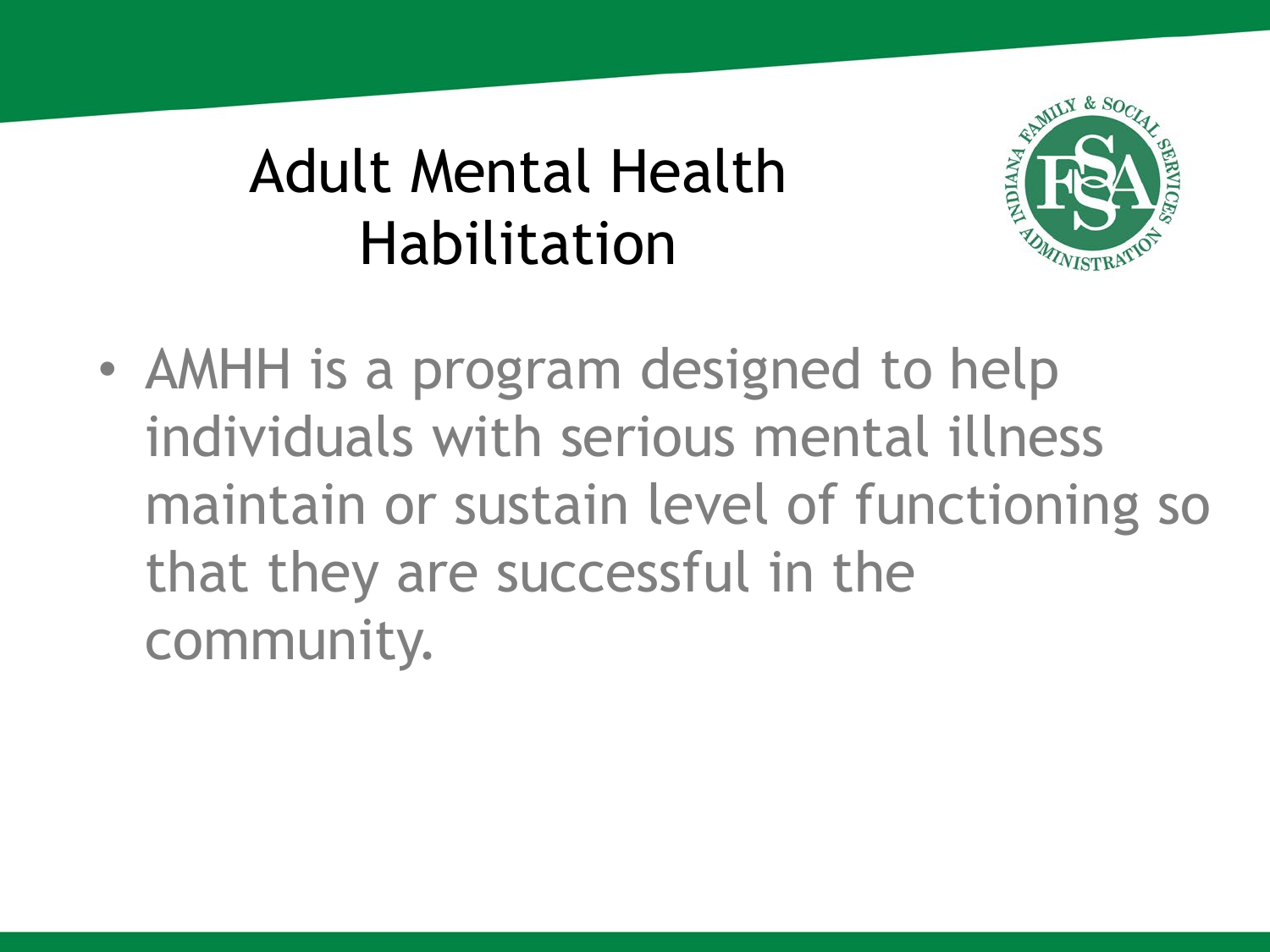# Eligibility



| <b>Current Eligibility</b>         | <b>Potential Eligibility</b>       |
|------------------------------------|------------------------------------|
| 35 years or older                  | 19 years or older                  |
| ANSA Level of Need(LON) 4 or above | ANSA Level of Need(LON) 3 or above |

Key Changes:

- Approve all services without justification needed for each service during the application process.
- Add a Prior Authorization option.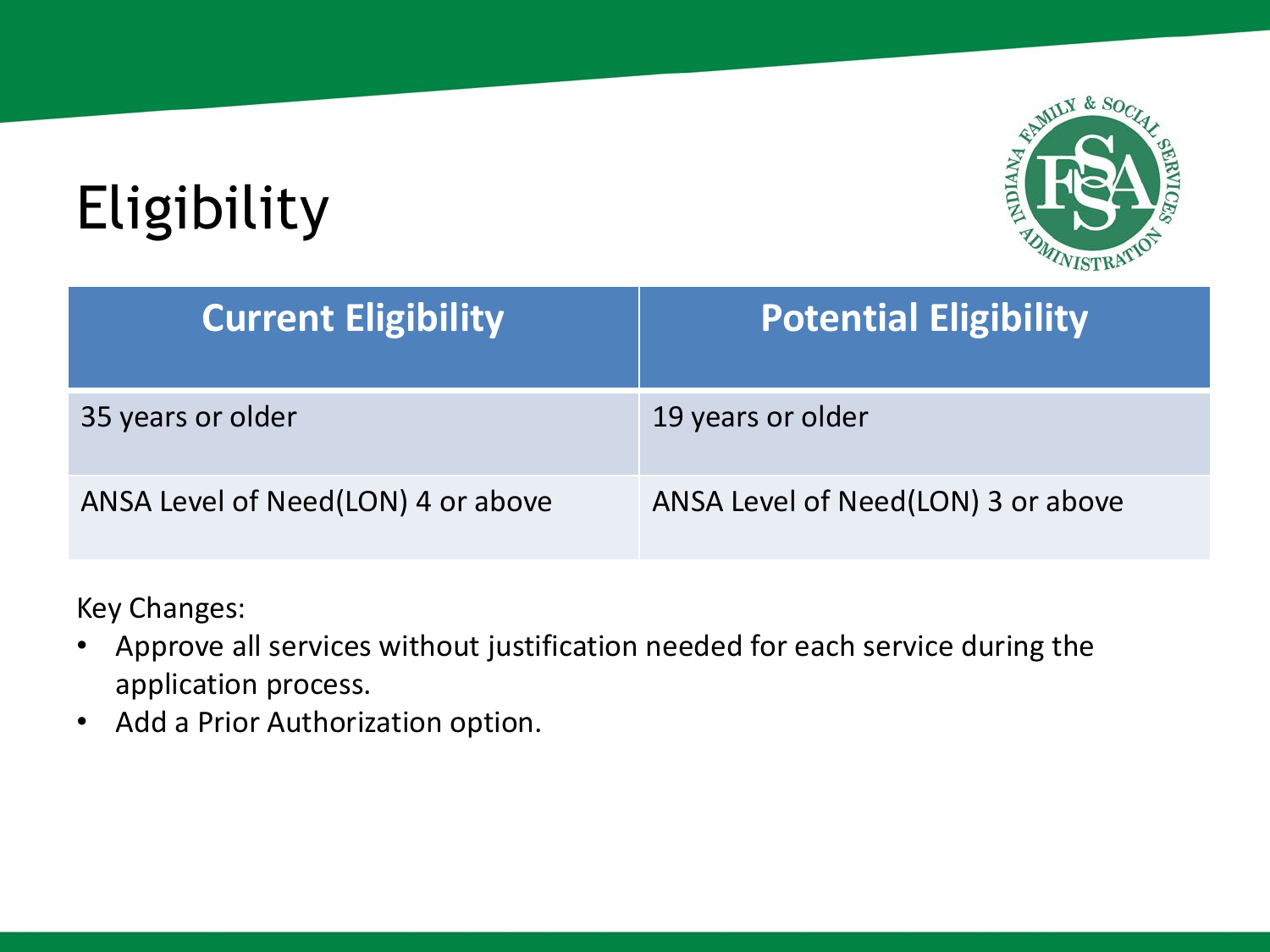# Service Limits



| <b>Current Service Limits</b>             | <b>Potential Service Limits</b>           |
|-------------------------------------------|-------------------------------------------|
| 2 Hour daily maximum for Habilitation and | 6 Hour daily maximum for Habilitation and |
| Support                                   | Support                                   |
| 200 Hours of Care Coordination a year     | 400 Hours of Care Coordination a year     |
| 24 Hours of Therapy and Behavioral        | 75 Hours of Therapy and Behavioral        |
| Support(individual, family/couple, and    | Support (individual, family/couple, and   |
| with or without individual                | with or without individual                |
| 24 Hours of Therapy and Behavioral        | 75 Hours of Therapy and Behavioral        |
| Support-group setting (group,             | Support-group setting (group,             |
| family/couple group, and with or without  | family/couple group, and with or without  |
| individual                                | individual                                |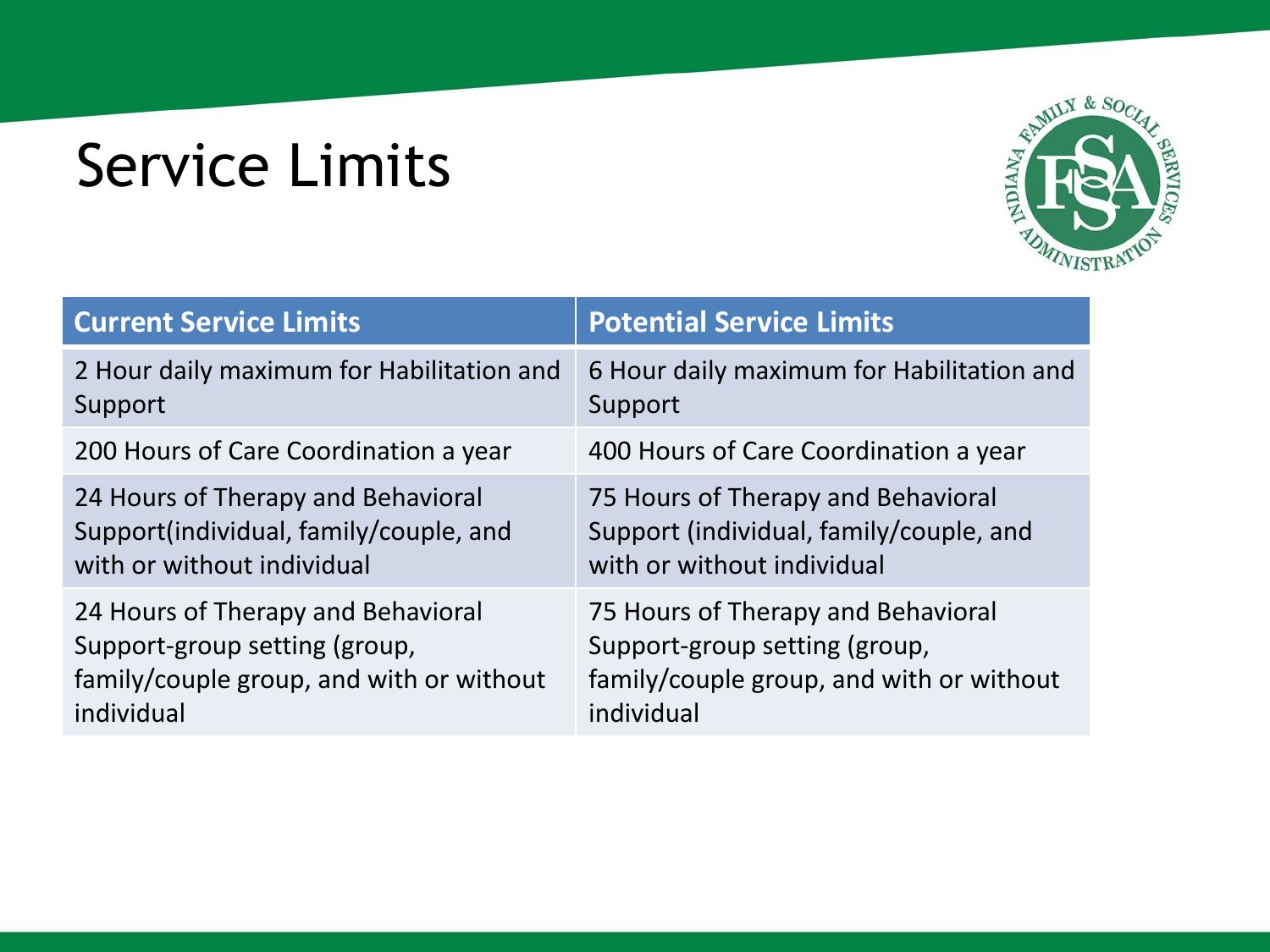### Service Limits



| <b>Current Service Limits</b>               | <b>Potential Service Limits</b>             |
|---------------------------------------------|---------------------------------------------|
| 64 Hours of Addiction Counseling-Individual | 75 Hours of Addiction Counseling-Individual |
| Setting                                     | Setting                                     |
| 16 Hours of Addiction Counseling-           | 32 Hours of Addiction Counseling-           |
| Family/Couple with Individual               | Family/Couple with Individual               |
| 16 Hours of Addiction Counseling-           | 32 Hours of Addiction Counseling-           |
| Family/Couple without Individual            | Family/Couple without Individual            |
| 16 Hours of Addiction Counseling-Group      | 32 Hours of Addiction Counseling-Group      |
| 16 Hours of Addiction Counseling-Group      | 32 Hours of Addiction Counseling-Group      |
| Family/Couple with Individual               | Family/Couple with Individual               |
| 16 Hours of Addiction Counseling-Group      | 32 Hours of Addiction Counseling-Group      |
| Family/Couple without Individual            | Family/Couple without Individual            |